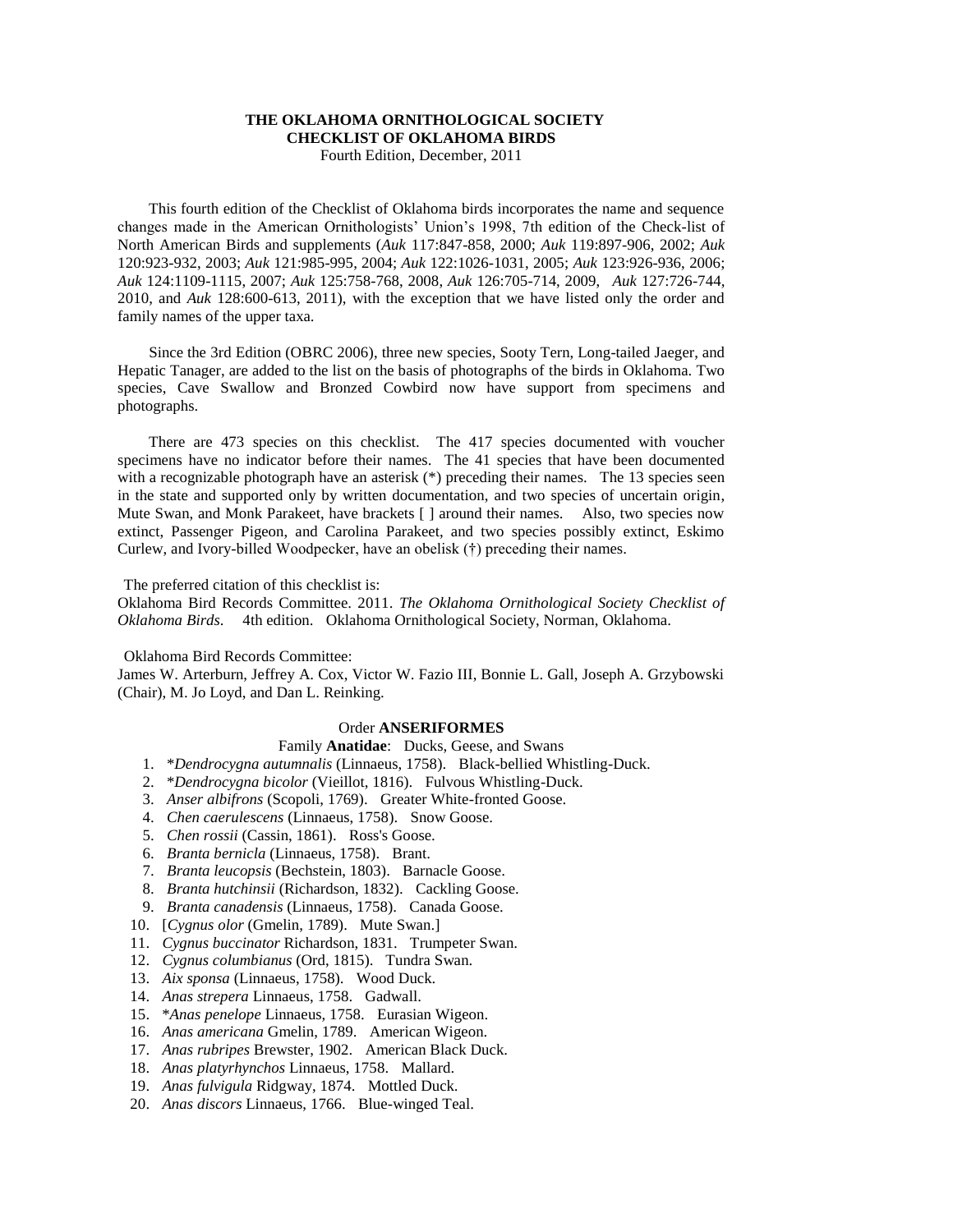- 21. *Anas cyanoptera* Vieillot, 1816. Cinnamon Teal.
- 22. *Anas clypeata* Linnaeus, 1758. Northern Shoveler.
- 23. *Anas acuta* Linnaeus, 1758. Northern Pintail.
- 24. \**Anas querquedula* Linnaeus, 1758. Garganey.
- 25. [*Anas formosa* Georgi, 1775. Baikal Teal.]
- 26. *Anas crecca* Linnaeus, 1758. Green-winged Teal.
- 27. *Aythya valisineria* (Wilson, 1814). Canvasback.
- 28. *Aythya americana* (Eyton, 1838). Redhead.
- 29. *Aythya collaris* (Donovan, 1809). Ring-necked Duck.
- 30. *Aythya marila* (Linnaeus, 1761). Greater Scaup.
- 31. *Aythya affinis* (Eyton, 1838). Lesser Scaup.
- 32. *Melanitta perspicillata* (Linnaeus, 1758). Surf Scoter.
- 33. *Melanitta fusca* (Linnaeus, 1758). White-winged Scoter.
- 34. *Melanitta americana* (Swainson, 1832). Black Scoter.
- 35. *Clangula hyemalis* (Linnaeus, 1758). Long-tailed Duck.
- 36. *Bucephala albeola* (Linnaeus, 1758). Bufflehead.
- 37. *Bucephala clangula* (Linnaeus, 1758). Common Goldeneye.
- 38. *Bucephala islandica* (Gmelin, 1789). Barrow's Goldeneye.
- 39. *Lophodytes cucullatus* (Linnaeus, 1758). Hooded Merganser.
- 40. *Mergus merganser* Linnaeus, 1758. Common Merganser.
- 41. *Mergus serrator* Linnaeus, 1758. Red-breasted Merganser.
- 42. *Oxyura jamaicensis* (Gmelin, 1789). Ruddy Duck.

# Order **GALLIFORMES**

# Family **Odontophoridae**: New World Quails

- 43. *Callipepla squamata* (Vigors, 1830). Scaled Quail.
- 44. *Colinus virginianus* (Linnaeus, 1758). Northern Bobwhite.

#### Family **Phasianidae**: Partridges, Grouse, Turkeys, and Old World Quail

- 45. *Phasianus colchicus* Linnaeus, 1758. Ring-necked Pheasant.
- 46. [*Centrocercus minimus* (Bradbury and Vehrencamp, 1998). Gunnison Sage-Grouse.]
- 47. [*Tympanuchus phasianellus* (Linnaeus, 1758). Sharp-tailed Grouse.]
- 48. *Tympanuchus cupido* (Linnaeus, 1758). Greater Prairie-Chicken.
- 49. *Tympanuchus pallidicinctus* (Ridgway, 1873). Lesser Prairie-Chicken.
- 50. *Meleagris gallopavo* Linnaeus, 1758. Wild Turkey.

### Order **GAVIIFORMES**

#### Family **Gaviidae**: Loons

- 51. \**Gavia stellata* (Pontoppidan, 1763). Red-throated Loon.
- 52. \**Gavia pacifica* (Lawrence, 1858). Pacific Loon.
- 53. *Gavia immer* (Brünnich, 1764). Common Loon.
- 54. \**Gavia adamsii* (Gray, 1859). Yellow-billed Loon.

## Order **PODICIPEDIFORMES**

#### Family **Podicipedidae**: Grebes

- 55. \**Tachybaptus dominicus* (Linnaeus, 1766 ). Least Grebe.
- 56. *Podilymbus podiceps* (Linnaeus, 1758). Pied-billed Grebe.
- 57. *Podiceps auritus* (Linnaeus, 1758). Horned Grebe.
- 58. \**Podiceps grisegena* (Boddaert, 1783). Red-necked Grebe.
- 59. *Podiceps nigricollis* Brehm, 1831. Eared Grebe.
- 60. *Aechmophorus occidentalis* (Lawrence, 1858). Western Grebe.
- 61. \**Aechmophorus clarkii* (Lawrence, 1858). Clark's Grebe.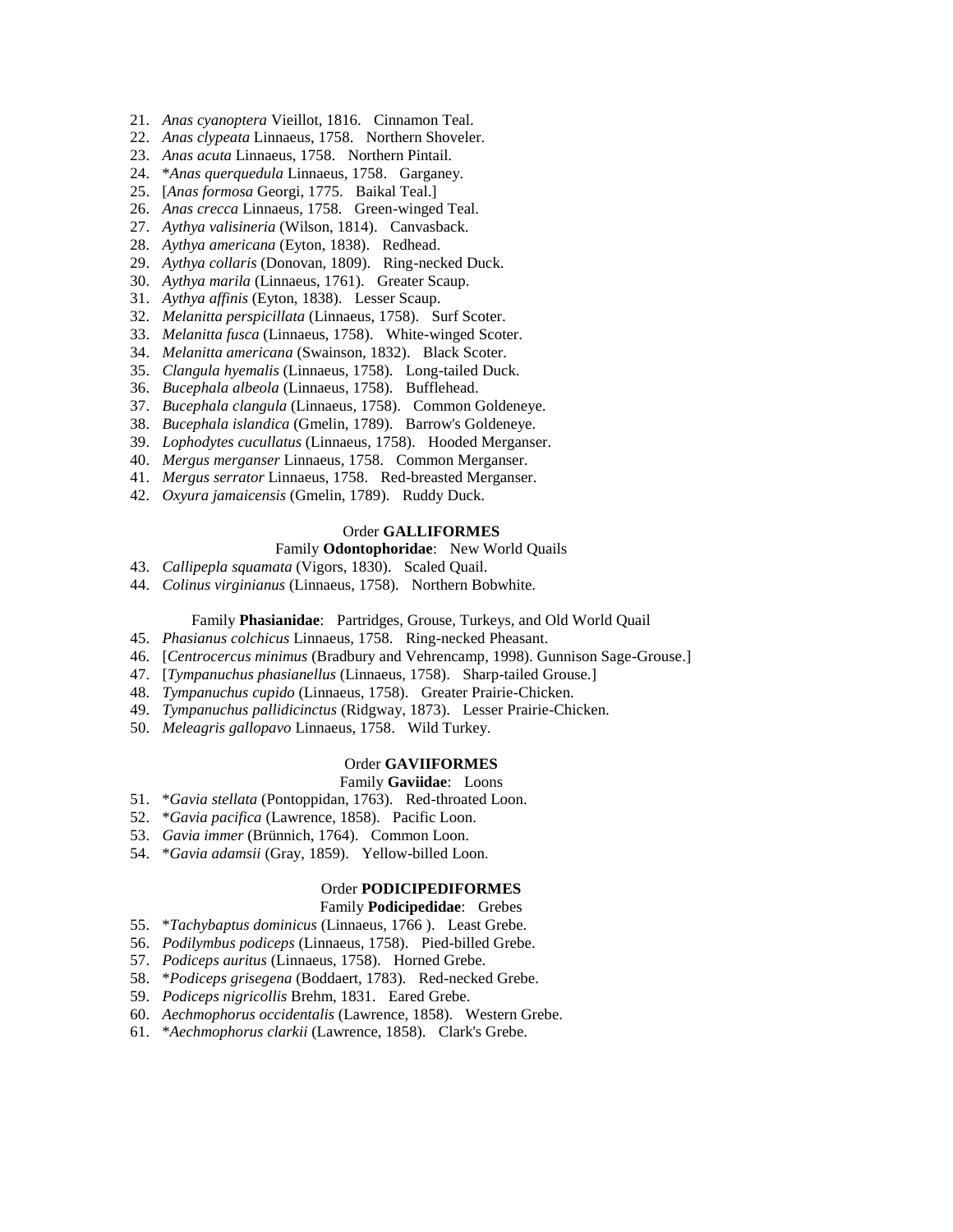# Order **CICONIIFORMES**

## Family **Ciconiidae**: Storks

62. \**Jabiru mycteria* (Lichtenstein, 1819). Jabiru.

63. *Mycteria americana* Linnaeus, 1758. Wood Stork.

## Order **SULIFORMES**

- Family **Fregatidae**: Frigatebirds
- 64. *Fregata magnificens* Mathews, 1914. Magnificent Frigatebird.
- 65. *Fregata minor* (Gmelin, 1789). Great Frigatebird.

#### Family **Sulidae: Boobies and Gannets**

66. [*Morus bassanus* (Linnaeus, 1758). Northern Gannet.]

### Family **Phalacrocoracidae**: Cormorants.

- 67. *Phalacrocorax brasilianus* (Gmelin, 1789). Neotropic Cormorant.
- 68. *Phalacrocorax auritus* (Lesson, 1831). Double-crested Cormorant.

### Family **Anhingidae**: Darters

69. *Anhinga anhinga* (Linnaeus, 1766). Anhinga.

# Order **PELECANIFORMES**

## Family **Pelecanidae**: Pelicans

- 70. *Pelecanus erythrorhynchos* Gmelin, 1789. American White Pelican.
- 71. *Pelecanus occidentalis* Linnaeus, 1766. Brown Pelican.

## Family **Ardeidae**: Herons, Bitterns, and Allies

- 72. *Botaurus lentiginosus* (Rackett, 1813). American Bittern.
- 73. *Ixobrychus exilis* (Gmelin, 1789). Least Bittern.
- 74. *Ardea herodias* Linnaeus, 1758. Great Blue Heron.
- 75. *Ardea alba* Linnaeus, 1758. Great Egret.
- 76. *Egretta thula* (Molina, 1782). Snowy Egret.
- 77. *Egretta caerulea* (Linnaeus, 1758). Little Blue Heron.
- 78. *Egretta tricolor* (Müller, 1776). Tricolored Heron.
- 79. \**Egretta rufescens* (Gmelin, 1789 ). Reddish Egret.
- 80. *Bubulcus ibis* (Linnaeus, 1758). Cattle Egret.
- 81. *Butorides virescens* (Linnaeus, 1758). Green Heron.
- 82. *Nycticorax nycticorax* (Linnaeus, 1758). Black-crowned Night-Heron.
- 83. *Nyctanassa violacea* (Linnaeus, 1758). Yellow-crowned Night-Heron.

#### Family **Threskiornithidae**: Ibises and Spoonbills

- 84. *Eudocimus albus* (Linnaeus, 1758). White Ibis.
- 85. *Plegadis falcinellus* (Linnaeus, 1766). Glossy Ibis.
- 86. *Plegadis chihi* (Vieillot, 1817). White-faced Ibis.
- 87. *Platalea ajaja* Linnaeus, 1758. Roseate Spoonbill.

# Order **ACCIPITRIFORMES**

#### Family **Cathartidae**: New World Vultures

- 88. *Coragyps atratus* (Bechstein, 1793). Black Vulture.
- 89. *Cathartes aura* (Linnaeus, 1758). Turkey Vulture.

### Family **Pandionidae**: Ospreys

90. *Pandion haliaetus* (Linnaeus, 1758). Osprey.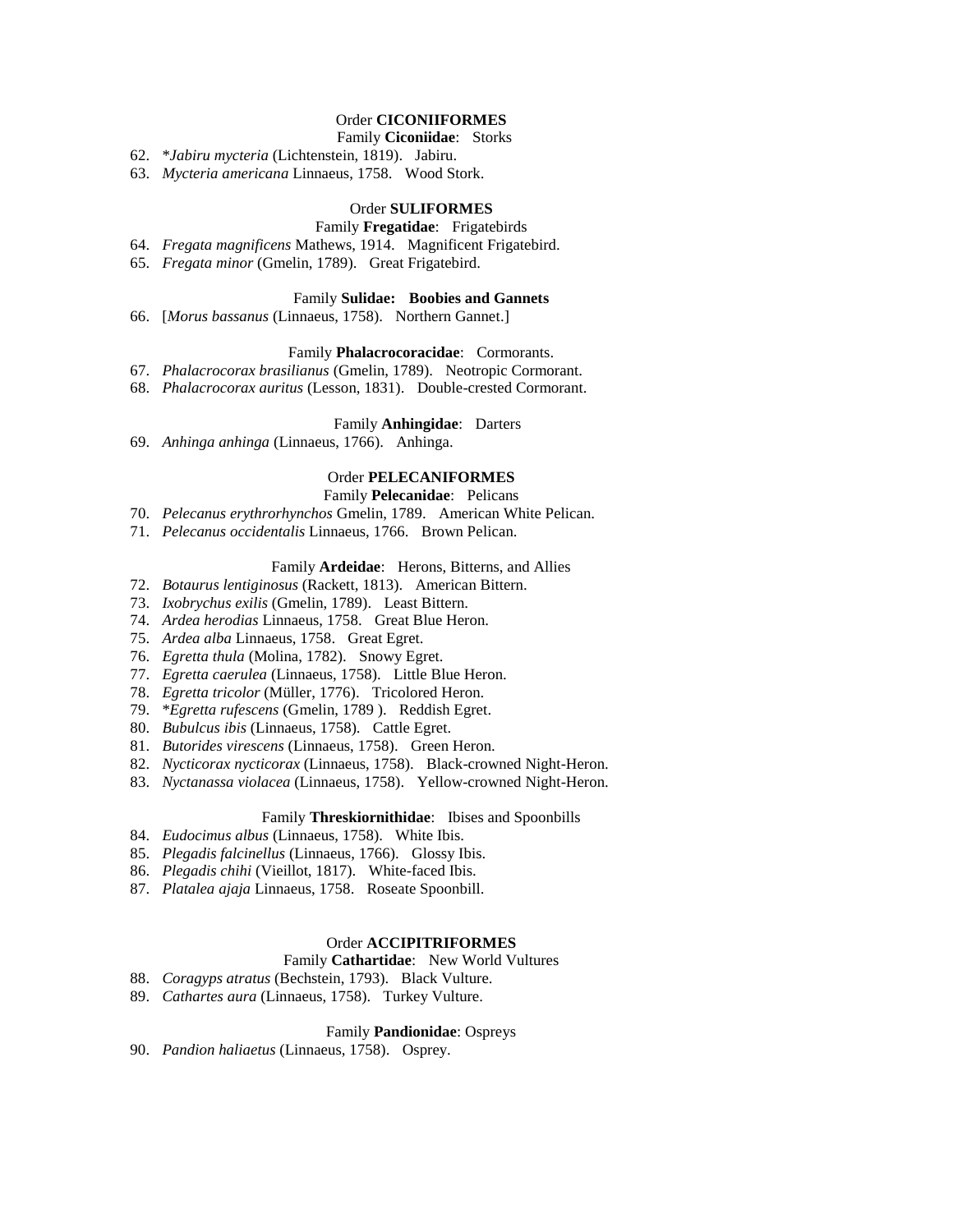## Family **Accipitridae**: Hawks, Kites, Eagles, and Allies

- 91. *Elanoides forficatus* (Linnaeus, 1758). Swallow-tailed Kite.
- 92. *Elanus leucurus* (Vieillot, 1818). White-tailed Kite.
- 93. *Ictinia mississippiensis* (Wilson, 1811). Mississippi Kite.
- 94. *Haliaeetus leucocephalus* (Linnaeus, 1766). Bald Eagle.
- 95. *Circus cyaneus* (Linnaeus, 1766). Northern Harrier.
- 96. *Accipiter striatus* Vieillot, 1808. Sharp-shinned Hawk.
- 97. *Accipiter cooperii* (Bonaparte, 1828). Cooper's Hawk.
- 98. *Accipiter gentilis* (Linnaeus, 1758). Northern Goshawk.
- 99. *Parabuteo unicinctus* (Temminck, 1824). Harris's Hawk.
- 100. *Buteo lineatus* (Gmelin, 1788). Red-shouldered Hawk.
- 101. *Buteo platypterus* (Vieillot, 1823). Broad-winged Hawk.
- 102. [*Buteo nitidus* (Latham, 1790). Gray Hawk.]
- 103. *Buteo swainsoni* Bonaparte, 1838. Swainson's Hawk.
- 104. *Buteo jamaicensis* (Gmelin, 1788). Red-tailed Hawk.
- 105. *Buteo regalis* (Gray, 1844). Ferruginous Hawk.
- 106. *Buteo lagopus* (Pontoppidan, 1763). Rough-legged Hawk.
- 107. *Aquila chrysaetos* (Linnaeus, 1758). Golden Eagle.

#### Order **FALCONIFORMES**

### Family **Falconidae**: Caracaras and Falcons

- 108. \**Caracara cheriway* (Jocquin, 1784). Crested Caracara.
- 109. *Falco sparverius* Linnaeus, 1758. American Kestrel.
- 110. *Falco columbarius* Linnaeus, 1758. Merlin.
- 111. *Falco rusticolus* Linnaeus, 1758. Gyrfalcon.
- 112. *Falco peregrinus* Tunstall, 1771. Peregrine Falcon.
- 113. *Falco mexicanus* Schlegel, 1851. Prairie Falcon.

#### Order **GRUIFORMES**

## Family **Rallidae**: Rails, Gallinules, and Coots

- 114. *Coturnicops noveboracensis* (Gmelin, 1789). Yellow Rail.
- 115. *Laterallus jamaicensis* (Gmelin, 1789). Black Rail.
- 116. *Rallus elegans* Audubon, 1834. King Rail.
- 117. *Rallus limicola* Vieillot, 1819. Virginia Rail.
- 118. *Porzana carolina* (Linnaeus, 1758). Sora.
- 119. *Porphyrio martinica* (Linnaeus, 1766). Purple Gallinule.
- 120. *Gallinula galeata* (Lichtenstein, 1818). Common Gallinule.
- 121. *Fulica americana* Gmelin, 1789. American Coot.

#### Family **Gruidae**: Cranes

- 122. *Grus canadensis* (Linnaeus, 1758). Sandhill Crane.
- 123. *Grus americana* (Linnaeus, 1758). Whooping Crane.

## Order **CHARADRIIFORMES**

### Family **Charadriidae**: Lapwings and Plovers

- 124. *Pluvialis squatarola* (Linnaeus, 1758). Black-bellied Plover.
- 125. *Pluvialis dominica* (Müller, 1776). American Golden-Plover.
- 126. *Charadrius nivosus* Cassin, 1858. Snowy Plover.
- 127. \**Charadrius wilsonia* Ord, 1814. Wilson's Plover.
- 128. *Charadrius semipalmatus* Bonaparte, 1825. Semipalmated Plover.
- 129. *Charadrius melodus* Ord, 1824. Piping Plover.
- 130. *Charadrius vociferus* Linnaeus, 1758. Killdeer.
- 131. *Charadrius montanus* Townsend, 1837. Mountain Plover.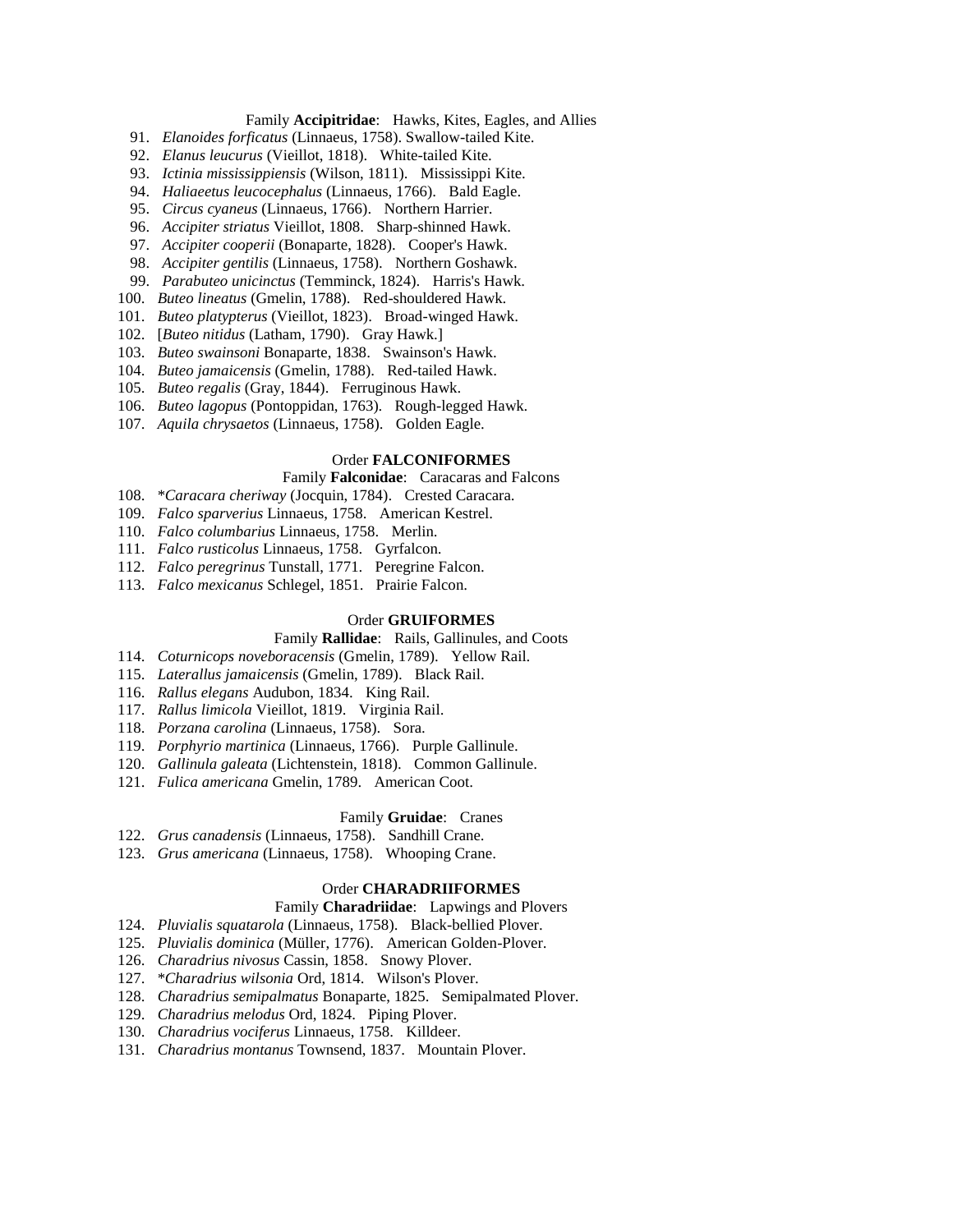# Family **Recurvirostridae**: Stilts and Avocets

- 132. *Himantopus mexicanus* (Müller, 1776). Black-necked Stilt.
- 133. *Recurvirostra americana* Gmelin, 1789. American Avocet.

### Family **Scolopacidae**: Sandpipers, Phalaropes, and Allies

- 134. *Actitis macularius* (Linnaeus, 1766). Spotted Sandpiper.
- 135. *Tringa solitaria* Wilson, 1813. Solitary Sandpiper.
- 136. *Tringa melanoleuca* (Gmelin, 1789). Greater Yellowlegs.
- 137. *Tringa semipalmata* (Gmelin, 1789). Willet.
- 138. *Tringa flavipes* (Gmelin, 1789). Lesser Yellowlegs.
- 139. *Bartramia longicauda* (Bechstein, 1812). Upland Sandpiper.
- 140. †*Numenius borealis* (Forster, 1772). Eskimo Curlew.
- 141. *Numenius phaeopus* (Linnaeus, 1758). Whimbrel.
- 142. *Numenius americanus* Bechstein, 1812. Long-billed Curlew.
- 143. *Limosa haemastica* (Linnaeus, 1758). Hudsonian Godwit.
- 144. *Limosa fedoa* (Linnaeus, 1758). Marbled Godwit.
- 145. *Arenaria interpres* (Linnaeus, 1758). Ruddy Turnstone.
- 146. *Calidris canutus* (Linnaeus, 1758). Red Knot.
- 147. *Calidris alba* (Pallas, 1764). Sanderling.
- 148. *Calidris pusilla* (Linnaeus, 1766). Semipalmated Sandpiper.
- 149. *Calidris mauri* (Cabanis, 1857). Western Sandpiper.
- 150. *Calidris minutilla* (Vieillot, 1819). Least Sandpiper.
- 151. *Calidris fuscicollis* (Vieillot, 1819). White-rumped Sandpiper.
- 152. *Calidris bairdii* (Coues, 1861). Baird's Sandpiper.
- 153. *Calidris melanotos* (Vieillot, 1819). Pectoral Sandpiper.
- 154. \**Calidris maritima* (Brünnich, 1764). Purple Sandpiper.
- 155. *Calidris alpina* (Linnaeus, 1758). Dunlin.
- 156. [*Calidris ferruginea* (Pontoppidan, 1763). Curlew Sandpiper.]
- 157. *Calidris himantopus* (Bonaparte, 1826). Stilt Sandpiper.
- 158. *Tryngites subruficollis* (Vieillot, 1819). Buff-breasted Sandpiper.
- 159. \**Philomachus pugnax* (Linnaeus, 1758). Ruff.
- 160. *Limnodromus griseus* (Gmelin, 1789). Short-billed Dowitcher.
- 161. *Limnodromus scolopaceus* (Say, 1823). Long-billed Dowitcher.
- 162. *Gallinago delicata* (Linnaeus, 1758). Wilson's Snipe.
- 163. *Scolopax minor* Gmelin, 1789. American Woodcock.
- 164. *Phalaropus tricolor* (Vieillot, 1819). Wilson's Phalarope.
- 165. *Phalaropus lobatus* (Linnaeus, 1758). Red-necked Phalarope.
- 166. *Phalaropus fulicarius* (Linnaeus, 1758). Red Phalarope.

#### Family **Laridae**: Skuas, Gulls, Terns, and Skimmers

- 167. *Rissa tridactyla* (Linnaeus, 1758). Black-legged Kittiwake.
- 168. *Xema sabini* (Sabine, 1819). Sabine's Gull.
- 169. *Chroicocephalus philadelphia* (Ord, 1815). Bonaparte's Gull.
- 170. \**Chroicocephalus ridibundus* (Linnaeus, 1766). Black-headed Gull.
- 171. \**Hydrocoloeus minutus* (Pallas, 1776). Little Gull.
- 172. *Leucophaeus atricilla* (Linnaeus, 1758). Laughing Gull.
- 173. *Leucophaeus pipixcan* (Wagler, 1831). Franklin's Gull.
- 174. *Larus heermanni* Cassin, 1852. Heermann's Gull.
- 175. *\*Larus canus* Linnaeus, 1758. Mew Gull.
- 176. *Larus delawarensis* Ord, 1815. Ring-billed Gull.
- 177. *Larus californicus* Lawrence, 1854. California Gull.
- 178. *Larus argentatus* Pontoppidan, 1763. Herring Gull.
- 179. \**Larus thayeri* Brooks, 1915. Thayer's Gull.
- 180. \**Larus glaucoides* Meyer, 1822. Iceland Gull.
- 181. \**Larus fuscus* Linnaeus, 1758. Lesser Black-backed Gull.
- 182. *Larus glaucescens* Naumann, 1840. Glaucous-winged Gull.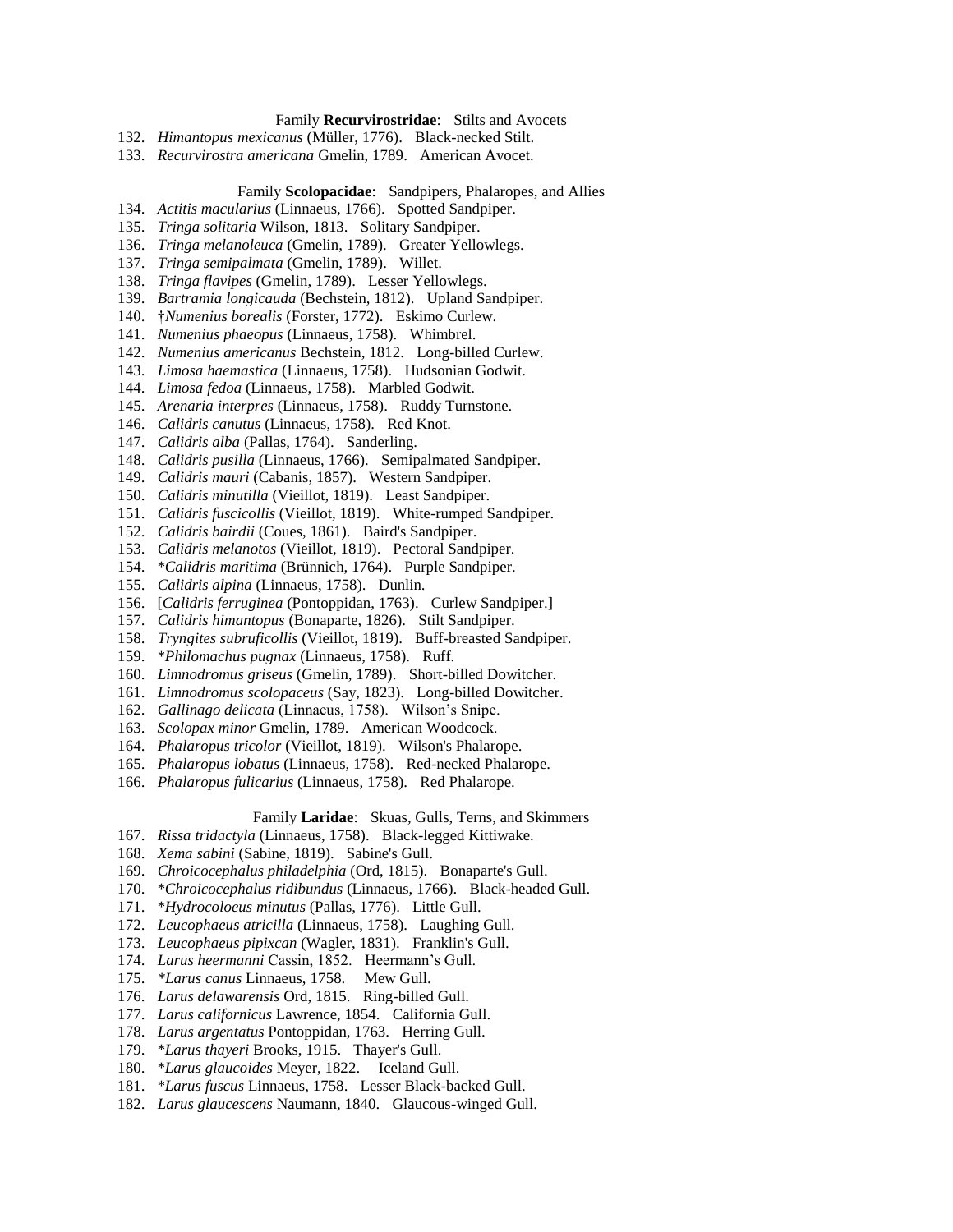- 183. *Larus hyperboreus* Gunnerus, 1767. Glaucous Gull.
- 184. *\*Larus marinus* Linnaeus, 1758. Great Black-backed Gull.
- 185. *\*Onychoprion fuscatus* (Linnaeus, 1766). Sooty Tern.
- 186. *Sternula antillarum* Lesson, 1847. Least Tern.
- 187. *Hydroprogne caspia* (Pallas, 1770). Caspian Tern.
- 188. *Chlidonias niger* (Linnaeus, 1758). Black Tern.
- 189. *Sterna hirundo* Linnaeus, 1758. Common Tern.
- 190. \**Sterna paradisaea* Pontoppidan, 1763. Arctic Tern.
- 191. *Sterna forsteri* Nuttall, 1834. Forster's Tern.
- 192. \**Thalasseus maximus* (Boddaert, 1783). Royal Tern.
- 193. *Rynchops niger* Linnaeus, 1758. Black Skimmer.

# Family **Stercorariidae:** Skuas and Jaegers

- 194. *Stercorarius pomarinus* (Temminck, 1815). Pomarine Jaeger.
- 195. *Stercorarius parasiticus* (Linnaeus, 1758). Parasitic Jaeger.
- 196. *\*Stercorarius longicaudus* Vieillot, 1819. Long-tailed Jaeger.

### Order **COLUMBIFORMES**

## Family **Columbidae**: Pigeons and Doves

- 197. *Columba livia* Gmelin, 1789. Rock Pigeon.
- 198. *Patagioenas fasciata* Say, 1823. Band-tailed Pigeon.
- 199. *Streptopelia decaocto* (Frivaldszky, 1838). Eurasian Collared-Dove.
- 200. \**Zenaida asiatica* (Linnaeus, 1758). White-winged Dove.
- 201. *Zenaida macroura* (Linnaeus, 1758). Mourning Dove.
- 202. †*Ectopistes migratorius* (Linnaeus, 1766). Passenger Pigeon.
- 203. *Columbina inca* (Lesson, 1847). Inca Dove.
- 204. *Columbina passerina* (Linnaeus, 1758). Common Ground-Dove.

### Order **PSITTACIFORMES**

Family **Psittacidae**: Lories, Parakeets, Macaws, and Parrots

- 205. [*Myiopsitta monachus* (Boddaert, 1783). Monk Parakeet.]
- 206. †*Conuropsis carolinensis* (Linnaeus, 1758). Carolina Parakeet.

### Order **CUCULIFORMES**

## Family **Cuculidae**: Cuckoos, Roadrunners, and Anis

- 207. *Coccyzus americanus* (Linnaeus, 1758). Yellow-billed Cuckoo.
- 208. *Coccyzus erythropthalmus* (Wilson, 1811). Black-billed Cuckoo.
- 209. *Geococcyx californianus* (Lesson, 1829). Greater Roadrunner.
- 210. *Crotophaga sulcirostris* Swainson, 1827. Groove-billed Ani.

### Order **STRIGIFORMES**

# Family **Tytonidae**: Barn Owls

211. *Tyto alba* (Scopoli, 1769). Barn Owl.

#### Family **Strigidae**: Typical Owls

- 212. *Megascops kennicottii* (Elliot, 1867). Western Screech-Owl.
- 213. *Megascops asio* (Linnaeus, 1758). Eastern Screech-Owl.
- 214. *Bubo virginianus* (Gmelin, 1788). Great Horned Owl.
- 215. *Bubo scandiacus* (Linnaeus, 1758). Snowy Owl.
- 216. *Athene cunicularia* (Molina, 1782). Burrowing Owl.
- 217. *Strix varia* Barton, 1799. Barred Owl.
- 218. *Asio otus* (Linnaeus, 1758). Long-eared Owl.
- 219. *Asio flammeus* (Pontoppidan, 1763). Short-eared Owl.
- 220. *Aegolius acadicus* (Gmelin, 1788). Northern Saw-whet Owl.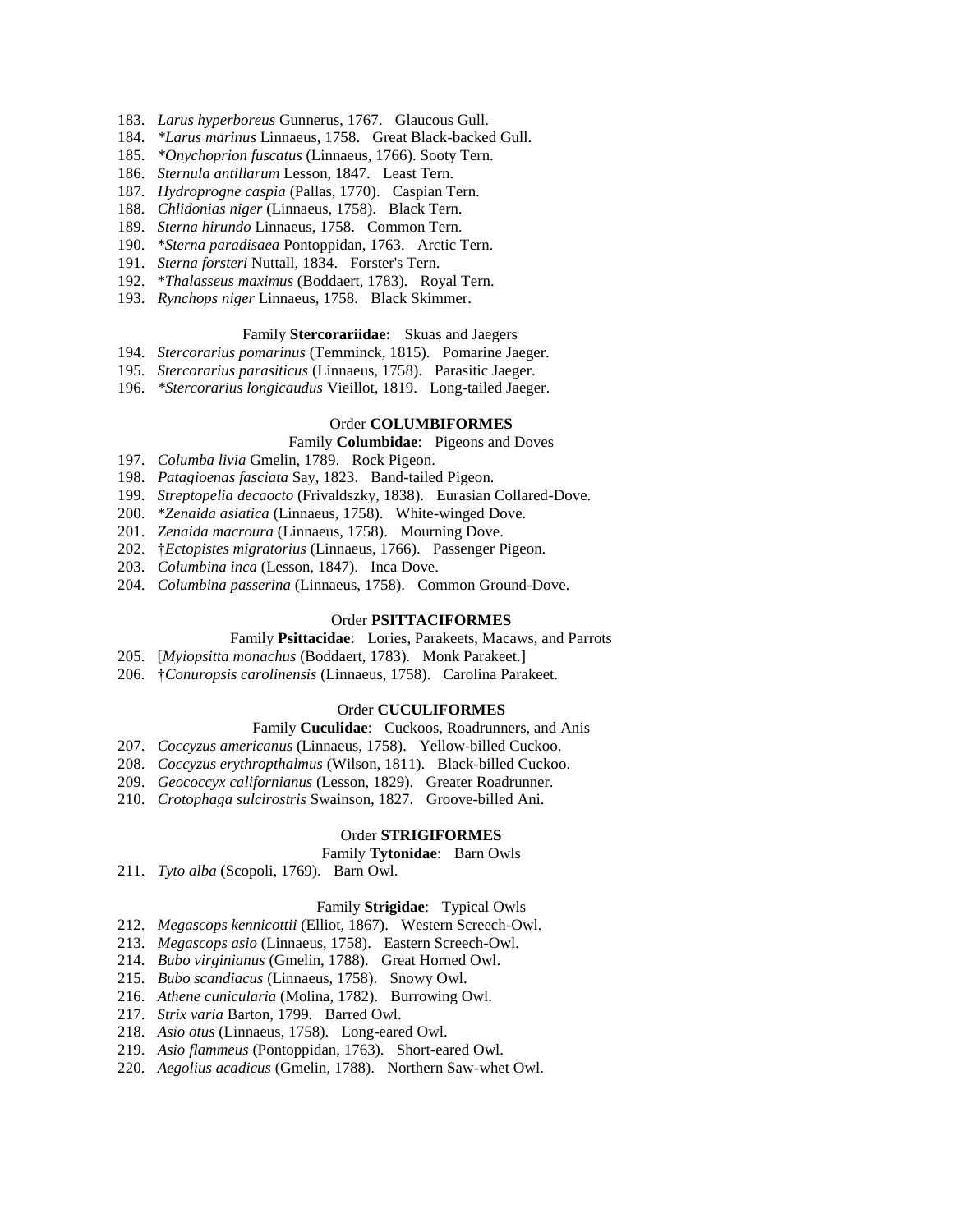# Order **CAPRIMULGIFORMES**

# Family **Caprimulgidae**: Goatsuckers

- 221. *Chordeiles acutipennis* (Hermann, 1783). Lesser Nighthawk.
- 222. *Chordeiles minor* (Forster, 1771). Common Nighthawk.
- 223. *Phalaenoptilus nuttallii* (Audubon, 1844). Common Poorwill.
- 224. *Caprimulgus carolinensis* Gmelin, 1789. Chuck-will's-widow.
- 225. *Caprimulgus vociferus* Wilson, 1812. Eastern Whip-poor-will.

### Order **APODIFORMES**

# Family **Apodidae**: Swifts

- 226. *Chaetura pelagica* (Linnaeus, 1758). Chimney Swift.
- 227. [*Aeronautes saxatalis* (Woodhouse, 1853). White-throated Swift.]

### Family **Trochilidae**: Hummingbirds

- 228. \**Colibri thalassinus* (Swainson, 1827). Green Violetear.
- 229. *\*Cynanthus latirostris* Swainson, 1827. Broad-billed Hummingbird.
- 230. *Archilochus colubris* (Linnaeus, 1758). Ruby-throated Hummingbird.
- 231. *Archilochus alexandri* (Bourcier and Mulsant, 1846). Black-chinned Hummingbird.
- 232. *Calypte anna* (Lesson, 1829). Anna's Hummingbird.
- 233. \**Stellula calliope* (Gould, 1847). Calliope Hummingbird.
- 234. \**Selasphorus platycercus* (Swainson, 1827). Broad-tailed Hummingbird.
- 235. *Selasphorus rufus* (Gmelin, 1788). Rufous Hummingbird.

# Order **CORACIIFORMES**

# Family **Alcedinidae**: Kingfishers

- 236. \**Megaceryle torquata* (Linnaeus, 1766). Ringed Kingfisher.
- 237. *Megaceryle alcyon* (Linnaeus, 1758). Belted Kingfisher.

#### Order **PICIFORMES**

- Family **Picidae**: Woodpeckers and Allies
- 238. *Melanerpes lewis* (Gray, 1849). Lewis's Woodpecker.
- 239. *Melanerpes erythrocephalus* (Linnaeus, 1758). Red-headed Woodpecker.
- 240. *Melanerpes formicivorus* (Swainson, 1827). Acorn Woodpecker.
- 241. *Melaanerpes aurifrons* (Wagler, 1829). Golden-fronted Woodpecker.
- 242. *Melanerpes carolinus* (Linnaeus, 1758). Red-bellied Woodpecker.
- 243. *Sphyrapicus thyroideus* (Cassin, 1852). Williamson's Sapsucker.
- 244. *Sphyrapicus varius* (Linnaeus, 1766). Yellow-bellied Sapsucker.
- 245. *Sphyrapicus nuchalis* Baird, 1858. Red-naped Sapsucker.
- 246. *Picoides scalaris* (Wagler, 1829). Ladder-backed Woodpecker.
- 247. *Picoides pubescens* (Linnaeus, 1766). Downy Woodpecker.
- 248. *Picoides villosus* (Linnaeus, 1766). Hairy Woodpecker.
- 249. *Picoides borealis* (Vieillot, 1809). Red-cockaded Woodpecker.
- 250. *Colaptes auratus* (Linnaeus, 1758). Northern Flicker.
- 251. *Dryocopus pileatus* (Linnaeus, 1758). Pileated Woodpecker.
- 252. †*Campephilus principalis* (Linnaeus, 1758). Ivory-billed Woodpecker.

# Order **PASSERIFORMES**

### Family **Tyrannidae**: Tyrant Flycatchers

- 253. *Contopus cooperi* (Nuttall, 1831). Olive-sided Flycatcher.
- 254. *Contopus sordidulus* Sclater, 1859. Western Wood-Pewee.
- 255. *Contopus virens* (Linnaeus, 1766). Eastern Wood-Pewee.
- 256. *Empidonax flaviventris* (Baird and Baird, 1843). Yellow-bellied Flycatcher.
- 257. *Empidonax virescens* (Vieillot, 1818). Acadian Flycatcher.
- 258. *Empidonax alnorum* Brewster, 1895. Alder Flycatcher.
- 259. *Empidonax traillii* (Audubon, 1828). Willow Flycatcher.
- 260. *Empidonax minimus* (Baird and Baird, 1843). Least Flycatcher.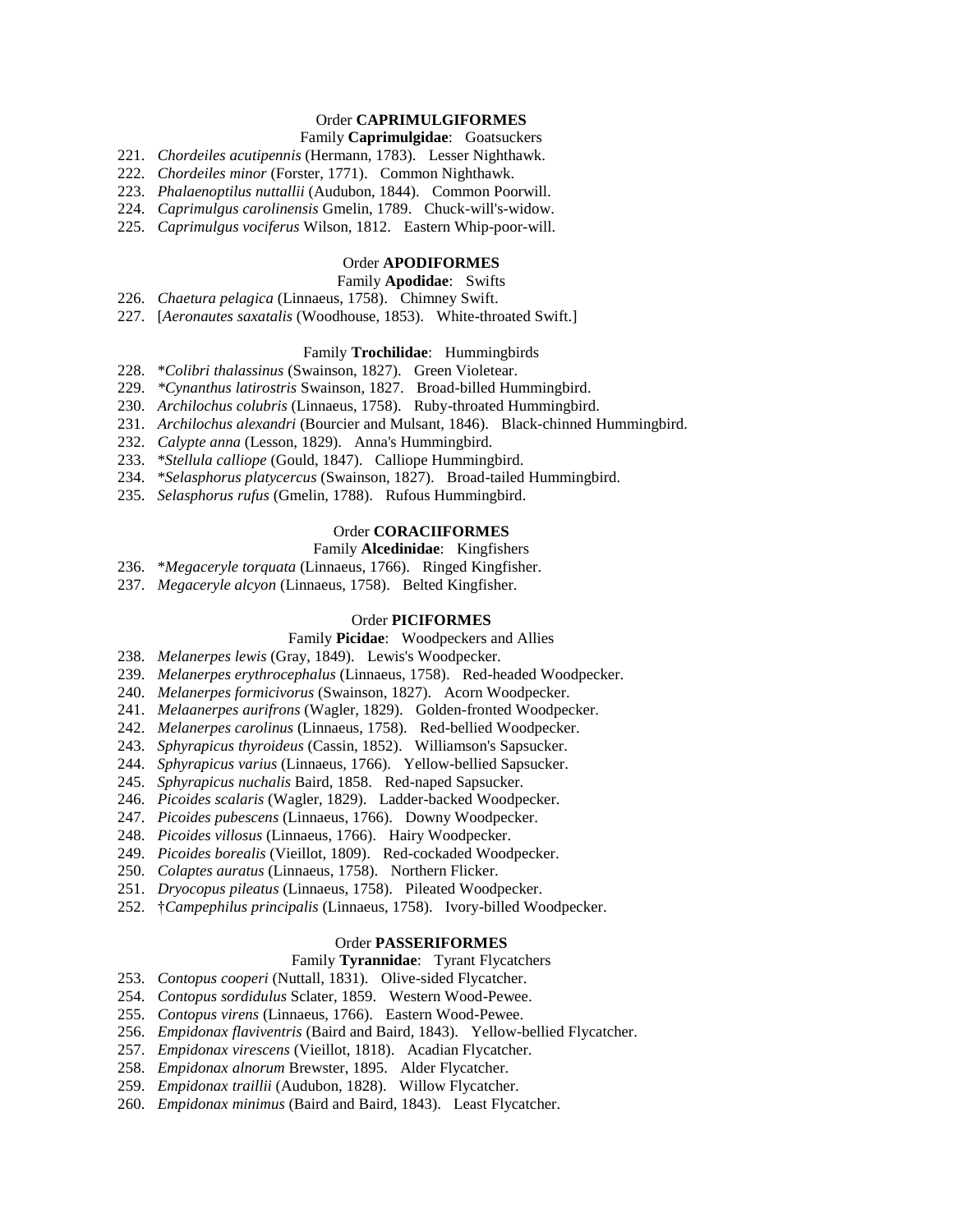- 261. *Empidonax hammondii* (Xántus de Vesey, 1858). Hammond's Flycatcher.
- 262. [*Empidonax wrightii* Baird, 1858. Gray Flycatcher.]
- 263. *Empidonax oberholseri* Phillips, 1939. Dusky Flycatcher.
- 264. *Empidonax occidentalis* (Nelson, 1897). Cordilleran Flycatcher.
- 265. \**Sayornis nigricans* (Swainson, 1827). Black Phoebe.
- 266. *Sayornis phoebe* (Latham, 1790). Eastern Phoebe.
- 267. *Sayornis saya* (Bonaparte, 1825). Say's Phoebe.
- 268. *Pyrocephalus rubinus* (Boddaert, 1783). Vermilion Flycatcher.
- 269. [*Myiarchus tuberculifer* (d'Orbigny and Lafresnaye, 1837). Dusky-capped Flycatcher.]
- 270. *Myiarchus cinerascens* (Lawrence, 1851). Ash-throated Flycatcher.
- 271. *Myiarchus crinitus* (Linnaeus, 1758). Great Crested Flycatcher.
- 272. \**Pitangus sulphuratus* (Linnaeus, 1766). Great Kiskadee.
- 273. *Tyrannus vociferans* Swainson, 1826. Cassin's Kingbird.
- 274. *Tyrannus verticalis* Say, 1823. Western Kingbird.
- 275. *Tyrannus tyrannus* (Linnaeus, 1758). Eastern Kingbird.
- 276. *Tyrannus forficatus* (Gmelin, 1789). Scissor-tailed Flycatcher.

## Family **Laniidae**: Shrikes

- 277. *Lanius ludovicianus* Linnaeus, 1766. Loggerhead Shrike.
- 278. *Lanius excubitor* Linnaeus, 1758. Northern Shrike.

#### Family **Vireonidae**: Vireos

- 279. *Vireo griseus* (Boddaert, 1783). White-eyed Vireo.
- 280. *Vireo bellii* Audubon, 1844. Bell's Vireo.
- 281. *Vireo atricapilla* Woodhouse, 1852. Black-capped Vireo.
- 282. *Vireo vicinior* Coues, 1866. Gray Vireo.
- 283. *Vireo flavifrons* Vieillot, 1808. Yellow-throated Vireo.
- 284. *Vireo plumbeus* Coues, 1866. Plumbeous Vireo.
- 285. *Vireo cassinii* Xantus de Vasey, 1858. Cassin's Vireo.
- 286. *Vireo solitarius* (Wilson, 1810). Blue-headed Vireo.
- 287. *Vireo gilvus* (Vieillot, 1808). Warbling Vireo.
- 288. *Vireo philadelphicus* (Cassin, 1851). Philadelphia Vireo.
- 289. *Vireo olivaceus* (Linnaeus, 1766). Red-eyed Vireo.

# Family **Corvidae**: Crows and Jays

- 290. [*Perisoreus canadensis* (Linnaeus, 1766). Gray Jay.]
- 291. *Gymnorhinus cyanocephalus* Wied, 1841. Pinyon Jay.
- 292. *Cyanocitta stelleri* (Gmelin, 1788). Steller's Jay.
- 293. *Cyanocitta cristata* (Linnaeus, 1758). Blue Jay.
- 294. *Aphelocoma californica* (Vigors, 1839). Western Scrub-Jay.
- 295. *Nucifraga columbiana* (Wilson, 1811). Clark's Nutcracker.
- 296. *Pica hudsonia* (Sabine, 1823). Black-billed Magpie.
- 297. *Corvus brachyrhynchos* Brehm, 1822. American Crow.
- 298. *Corvus ossifragus* Wilson, 1812. Fish Crow.
- 299. *Corvus cryptoleucus* Couch, 1854. Chihuahuan Raven.
- 300. *Corvus corax* Linnaeus, 1758. Common Raven.

#### Family **Alaudidae**: Larks

301. *Eremophila alpestris* (Linnaeus, 1758). Horned Lark.

### Family **Hirundinidae**: Swallows

- 302. *Progne subis* (Linnaeus, 1758). Purple Martin.
- 303. *Tachycineta bicolor* (Vieillot, 1808). Tree Swallow.
- 304. [*Tachycineta thalassina* (Swainson, 1827). Violet-green Swallow.]
- 305. *Stelgidopteryx serripennis* (Audubon, 1838). Northern Rough-winged Swallow.
- 306. *Riparia riparia* (Linnaeus, 1758). Bank Swallow.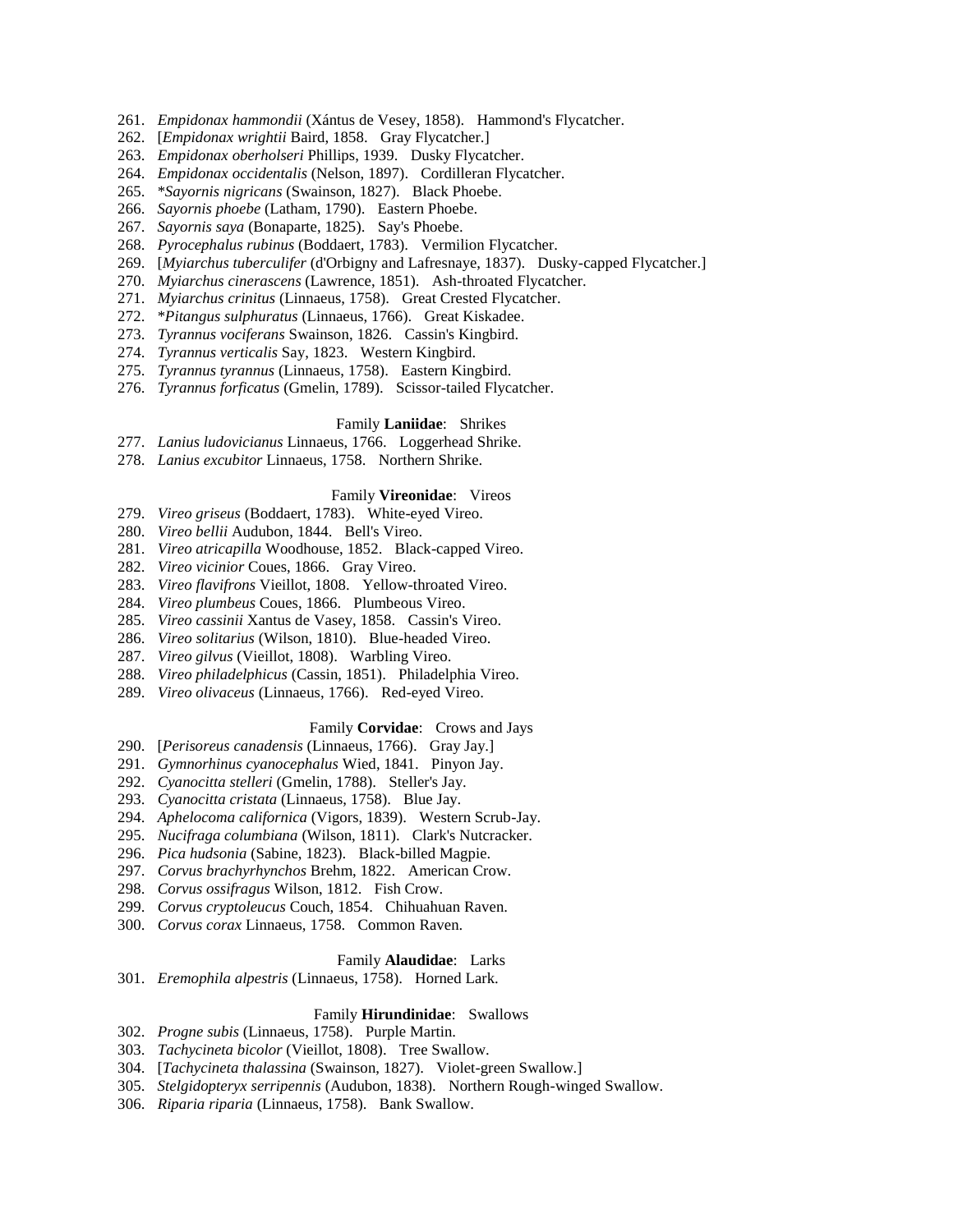- 307. *Petrochelidon pyrrhonota* (Vieillot, 1817). Cliff Swallow.
- 308. *Petrochelidon fulva* (Vieillot, 1808). Cave Swallow.
- 309. *Hirundo rustica* Linnaeus, 1758. Barn Swallow.

## Family **Paridae**: Chickadees and Titmice

- 310. *Poecile carolinensis* (Audubon, 1834). Carolina Chickadee.
- 311. *Poecile atricapillus* (Linnaeus, 1766). Black-capped Chickadee.
- 312. *Poecile gambeli* (Ridgway, 1886). Mountain Chickadee.
- 313. *Baeolophus ridgwayi* (Richmond, 1902). Juniper Titmouse.
- 314. *Baeolophus bicolor* (Linnaeus, 1766). Tufted Titmouse.
- 315. *Baeolophus atricristatus* (Cassin, 1850). Black-crested Titmouse.

# Family **Remizidae**: Penduline Tits and Verdin

316. *Auriparus flaviceps* (Sundevall, 1850). Verdin.

## Family **Aegithalidae**: Long-tailed Tits and Bushtits

317. *Psaltriparus minimus* (Townsend, 1837). Bushtit.

# Family **Sittidae**: Nuthatches

- 318. *Sitta canadensis* Linnaeus, 1766. Red-breasted Nuthatch.
- 319. *Sitta carolinensis* Latham, 1790. White-breasted Nuthatch.
- 320. *Sitta pygmaea* Vigors, 1839. Pygmy Nuthatch.
- 321. *Sitta pusilla* Latham, 1790. Brown-headed Nuthatch.

#### Family **Certhiidae**: Creepers

322. *Certhia americana* Bonaparte, 1838. Brown Creeper.

### Family **Troglodytidae**: Wrens

- 323. *Salpinctes obsoletus* (Say, 1823). Rock Wren.
- 324. *Catherpes mexicanus* (Swainson, 1829). Canyon Wren.
- 325. *Thryothorus ludovicianus* (Latham, 1790). Carolina Wren.
- 326. *Thryomanes bewickii* (Audubon, 1827). Bewick's Wren.
- 327. *Troglodytes aedon* Vieillot, 1809. House Wren.
- 328. *Troglodytes hiemalis* Vieillot, 1819. Winter Wren.
- 329. *Cistothorus platensis* (Latham, 1790). Sedge Wren.
- 330. *Cistothorus palustris* (Wilson, 1810). Marsh Wren.

# Family **Polioptilidae**: Gnatcatchers and Gnatwrens

331. *Polioptila caerulea* (Linnaeus, 1766). Blue-gray Gnatcatcher.

### Family **Regulidae**: Kinglets

- 332. *Regulus satrapa* Lichtenstein, 1823. Golden-crowned Kinglet.
- 333. *Regulus calendula* (Linnaeus, 1766). Ruby-crowned Kinglet.

#### Family **Turdidae**: Thrushes

- 334. *Sialia sialis* (Linnaeus, 1758). Eastern Bluebird.
- 335. *Sialia mexicana* Swainson, 1832. Western Bluebird.
- 336. *Sialia currucoides* (Bechstein, 1798). Mountain Bluebird.
- 337. *Myadestes townsendi* (Audubon, 1838). Townsend's Solitaire.
- 338. *Catharus fuscescens* (Stephens, 1817). Veery.
- 339. *Catharus minimus* (Lafresnaye, 1848). Gray-cheeked Thrush.
- 340. *Catharus ustulatus* (Nuttall, 1840). Swainson's Thrush.
- 341. *Catharus guttatus* (Pallas, 1811). Hermit Thrush.
- 342. *Hylocichla mustelina* (Gmelin, 1789). Wood Thrush.
- 343. *Turdus migratorius* Linnaeus, 1766. American Robin.
- 344. \**Ixoreus naevius* (Gmelin, 1789). Varied Thrush.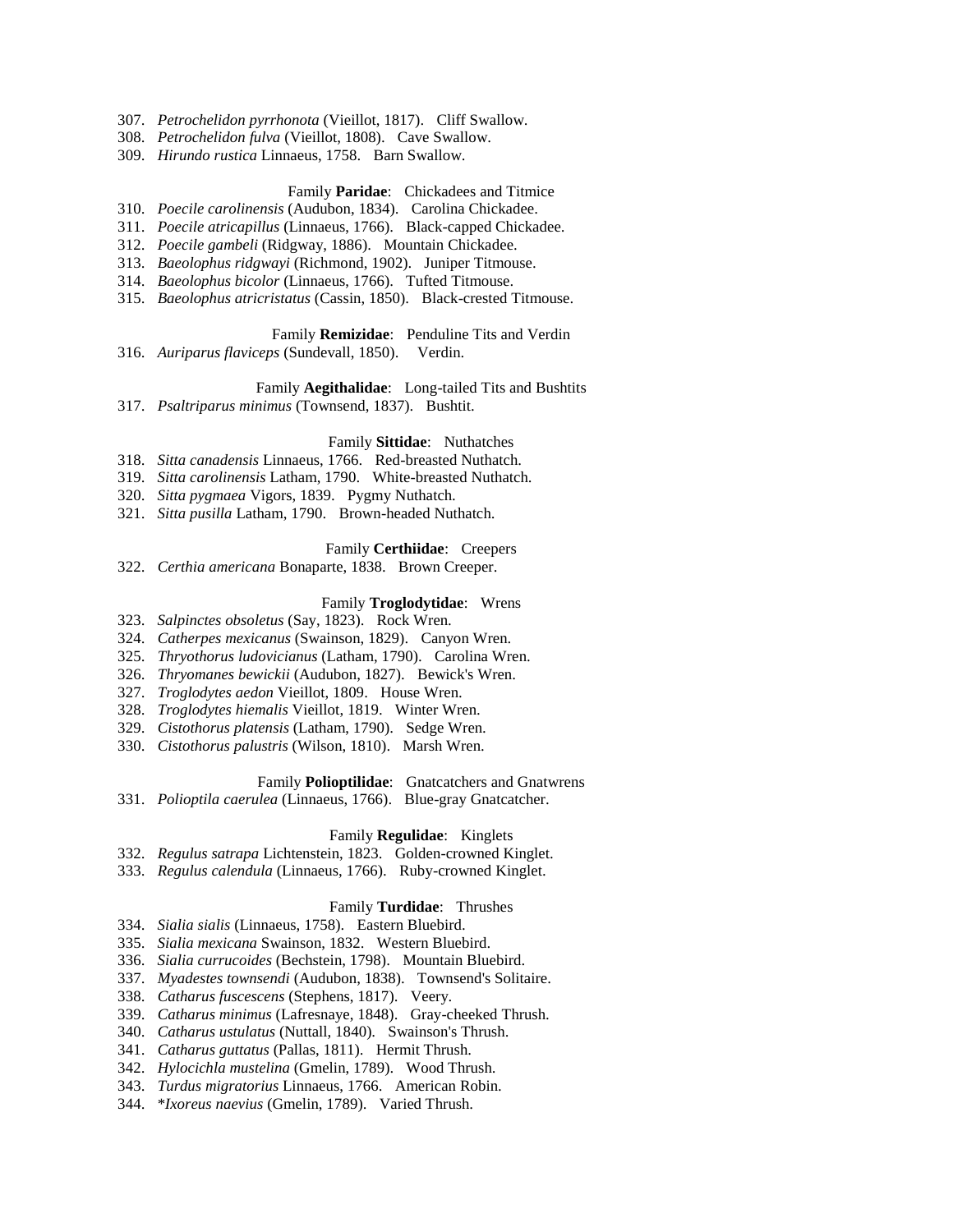## Family **Mimidae**: Mockingbirds and Thrashers

- 345. *Dumetella carolinensis* (Linnaeus, 1766). Gray Catbird.
- 346. *Mimus polyglottos* (Linnaeus, 1758). Northern Mockingbird.
- 347. *Oreoscoptes montanus* (Townsend, 1837). Sage Thrasher.
- 348. *Toxostoma rufum* (Linnaeus, 1758). Brown Thrasher.
- 349. *Toxostoma curvirostre* (Swainson, 1827). Curve-billed Thrasher.

#### Family **Sturnidae**: Starlings

350. *Sturnus vulgaris* Linnaeus, 1758. European Starling.

## Family **Motacillidae**: Wagtails and Pipits

- 351. *Anthus rubescens* (Tunstall, 1771). American Pipit.
- 352. *Anthus spragueii* (Audubon, 1844). Sprague's Pipit.

# Family **Bombycillidae**: Waxwings

- 353. *Bombycilla garrulus* (Linnaeus, 1758). Bohemian Waxwing.
- 354. *Bombycilla cedrorum* Vieillot, 1808. Cedar Waxwing.

### Family **Ptilogonatidae**: Silky-Flycatchers

355. [*Phainopepla nitens* (Swainson, 1838). Phainopepla.]

## Family **Calcariidae**: Longspurs and Snow Buntings

- 356. *Calcarius lapponicus* (Linnaeus, 1758). Lapland Longspur.
- 357. *Calcarius ornatus* (Townsend, 1837). Chestnut-collared Longspur.
- 358. *Calcarius pictus* (Swainson, 1832). Smith's Longspur.
- 359. *Rhynchophanes mccownii* (Lawrence, 1851). McCown's Longspur.
- 360. *Plectrophenax nivalis* (Linnaeus, 1758). Snow Bunting.

# Family **Parulidae**: Wood-Warblers

- 361. *Seiurus aurocapilla* (Linnaeus, 1766). Ovenbird.
- 362. *Helmitheros vermivorum* (Gmelin, 1789). Worm-eating Warbler.
- 363. *Parkesia motacilla* (Vieillot, 1809). Louisiana Waterthrush.
- 364. *Parkesia noveboracensis* (Gmelin, 1789). Northern Waterthrush.
- 365. *Vermivora chrysoptera* (Linnaeus, 1766). Golden-winged Warbler.
- 366. *Vermivora cyanoptera* (Olson and Reveal, 2009). Blue-winged Warbler.
- 367. *Mniotilta varia* (Linnaeus, 1766). Black-and-white Warbler.
- 368. *Protonotaria citrea* (Boddaert, 1783). Prothonotary Warbler.
- 369. *Limnothlypis swainsonii* (Audubon, 1834). Swainson's Warbler.
- 370. *Oreothlypis peregrina* (Wilson, 1811). Tennessee Warbler.
- 371. *Oreothlypis celata* (Say, 1823). Orange-crowned Warbler.
- 372. *Oreothlypis ruficapilla* (Wilson, 1811). Nashville Warbler.
- 373. *Oreothlypis virginiae* (Baird, 1860). Virginia's Warbler.
- 374. *Oporornis agilis* (Wilson, 1812). Connecticut Warbler.
- 375. *Geothlypis tolmiei* (Townsend, 1839). MacGillivray's Warbler.
- 376. *Geothlypis philadelphia* (Wilson, 1810). Mourning Warbler.
- 377. *Geothlypis formosa* (Wilson, 1811). Kentucky Warbler.
- 378. *Geothlypis trichas* (Linnaeus, 1766). Common Yellowthroat.
- 379. *Setophaga citrina* (Boddaert, 1783). Hooded Warbler.
- 380. *Setophaga ruticilla* (Linnaeus, 1758). American Redstart.
- 381. *Setophaga tigrina* (Gmelin, 1789). Cape May Warbler.
- 382. *Setophaga cerulea* (Wilson, 1810). Cerulean Warbler.
- 383. *Setophaga americana* (Linnaeus, 1758). Northern Parula.
- 384. *Setophaga magnolia* (Wilson, 1811). Magnolia Warbler.
- 385. *Setophaga castanea* (Wilson, 1810). Bay-breasted Warbler.
- 386. *Setophaga fusca* (Müller, 1776). Blackburnian Warbler.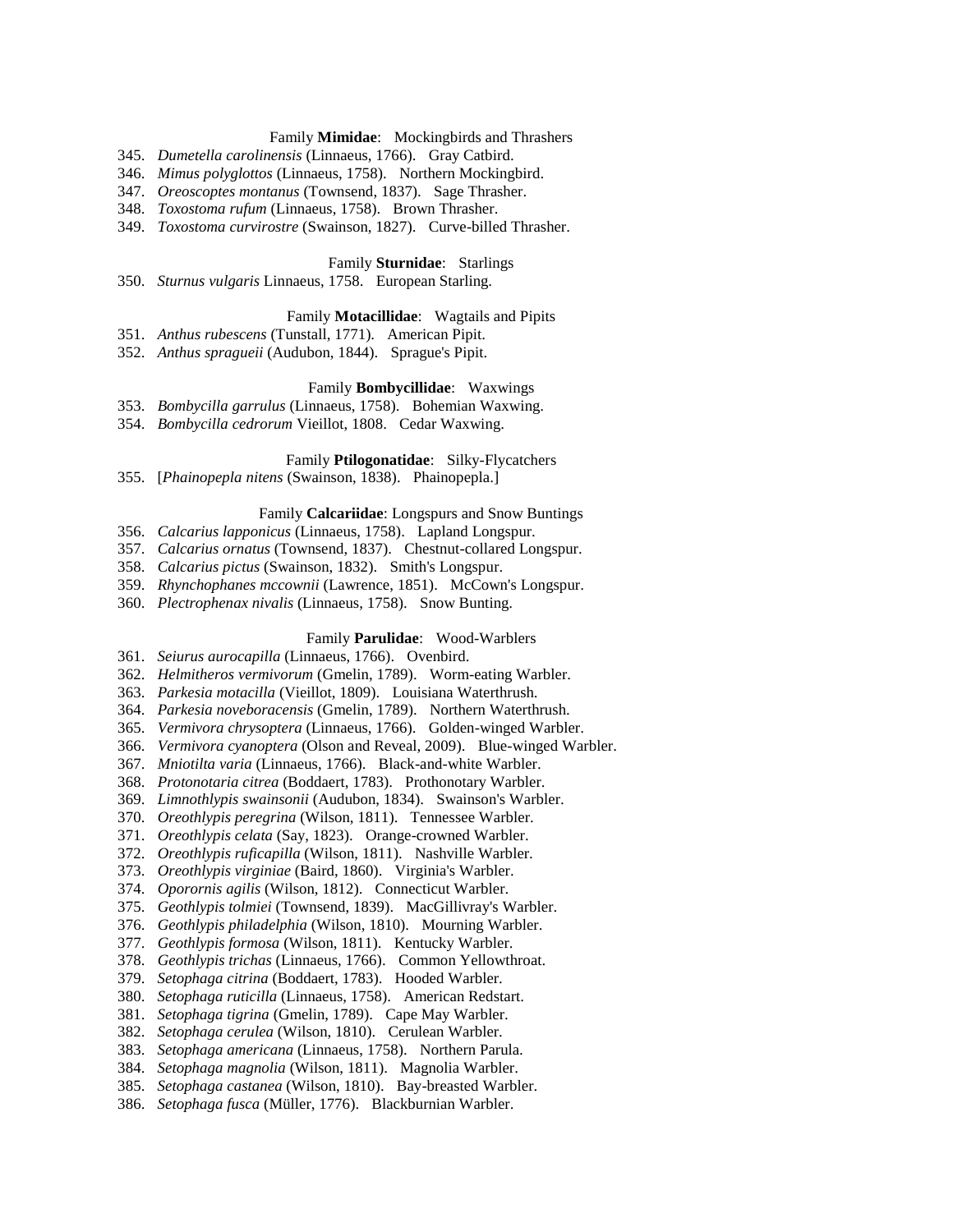- 387. *Setophaga petechia* (Linnaeus, 1766). Yellow Warbler.
- 388. *Setophaga pensylvanica* (Linnaeus, 1766). Chestnut-sided Warbler.
- 389. *Setophaga striata* (Forster, 1772). Blackpoll Warbler.
- 390. *Setophaga caerulescens* (Gmelin, 1789). Black-throated Blue Warbler.
- 391. *Setophaga palmarum* (Gmelin, 1789). Palm Warbler.
- 392. *Setophaga pinus* (Wilson, 1811). Pine Warbler.
- 393. *Setophaga coronata* (Linnaeus, 1766). Yellow-rumped Warbler.
- 394. *Setophaga dominica* (Linnaeus, 1766). Yellow-throated Warbler.
- 395. *Setophaga discolor* (Vieillot, 1809). Prairie Warbler.
- 396. [*Setophaga graciae* (Baird, 1865). Grace's Warbler.]
- 397. *Setophaga nigrescens* (Townsend, 1837). Black-throated Gray Warbler.
- 398. *Setophaga townsendi* (Townsend, 1837). Townsend's Warbler.
- 399. *Setophaga virens* (Gmelin, 1789). Black-throated Green Warbler.
- 400. *Cardellina canadensis* (Linnaeus, 1766). Canada Warbler.
- 401. *Cardellina pusilla* (Wilson, 1811). Wilson's Warbler.
- 402. *Icteria virens* (Linnaeus, 1758). Yellow-breasted Chat.

### Family **Emberizidae**: Emberizids

- 403. *Pipilo chlorurus* (Audubon, 1839). Green-tailed Towhee.
- 404. *Pipilo maculatus* Swainson, 1827. Spotted Towhee.
- 405. *Pipilo erythrophthalmus* (Linnaeus, 1758). Eastern Towhee.
- 406. *Aimophila ruficeps* (Cassin, 1852). Rufous-crowned Sparrow.
- 407. *Melozone fusca* (Swainson, 1827). Canyon Towhee.
- 408. *Peucaea cassinii* (Woodhouse, 1852). Cassin's Sparrrow.
- 409. *Peucaea aestivalis* (Lichtenstein, 1823). Bachman's Sparrow.
- 410. *Spizella arborea* (Wilson, 1810). American Tree Sparrow.
- 411. *Spizella passerina* (Bechstein, 1798). Chipping Sparrow.
- 412. *Spizella pallida* (Swainson, 1832). Clay-colored Sparrow.
- 413. *Spizella breweri* Cassin, 1856. Brewer's Sparrow.
- 414. *Spizella pusilla* (Wilson, 1810). Field Sparrow.
- 415. *Pooecetes gramineus* (Gmelin, 1789). Vesper Sparrow.
- 416. *Chondestes grammacus* (Say, 1823). Lark Sparrow.
- 417. *Amphispiza bilineata* (Cassin, 1850). Black-throated Sparrow.
- 418. \**Amphispiza belli* (Cassin, 1850). Sage Sparrow.
- 419. *Calamospiza melanocorys* (Stejneger, 1885). Lark Bunting.
- 420. *Passerculus sandwichensis* (Gmelin, 1789). Savannah Sparrow.
- 421. *Ammodramus savannarum* (Gmelin, 1789). Grasshopper Sparrow.
- 422. *Ammodramus bairdii* (Audubon, 1844). Baird's Sparrow.
- 423. \**Ammodramus henslowii* (Audubon, 1829). Henslow's Sparrow.
- 424. *Ammodramus leconteii* (Audubon, 1844). Le Conte's Sparrow.
- 425. *Ammodramus nelsoni* (Allen, 1875). Nelson's Sparrow.
- 426. *Passerella iliaca* (Merrem, 1786). Fox Sparrow.
- 427. *Melospiza melodia* (Wilson, 1810). Song Sparrow.
- 428. *Melospiza lincolnii* (Audubon, 1834). Lincoln's Sparrow.
- 429. *Melospiza georgiana* (Latham, 1790). Swamp Sparrow.
- 430. *Zonotrichia albicollis* (Gmelin, 1789). White-throated Sparrow.
- 431. *Zonotrichia querula* (Nuttall, 1840). Harris's Sparrow.
- 432. *Zonotrichia leucophrys* (Forster, 1772). White-crowned Sparrow.
- 433. *Junco hyemalis* (Linnaeus, 1758). Dark-eyed Junco.

## Family **Cardinalidae** Cardinals and Allies

- 434. *\*Piranga flava* (Vieillot, 1822). Hepatic Tanager.
- 435. *Piranga rubra* (Linnaeus, 1758). Summer Tanager.
- 436. *Piranga olivacea* (Gmelin, 1789). Scarlet Tanager.
- 437. *Piranga ludoviciana* (Wilson, 1811). Western Tanager.
- 438. *Cardinalis cardinalis* (Linnaeus, 1758). Northern Cardinal.